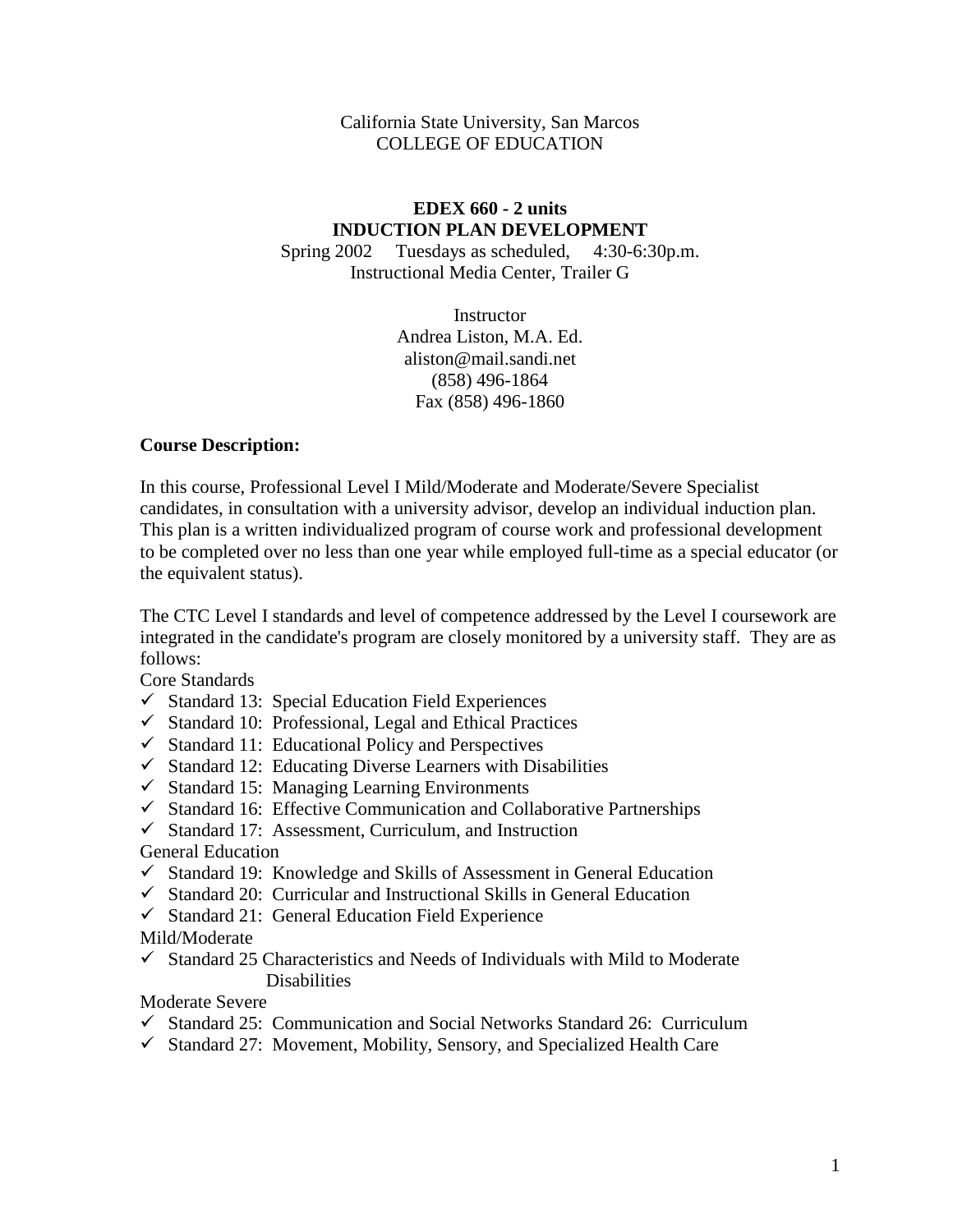The individual induction plan development process of EDEX 660 gives candidates the opportunity to weave in these standards and begin building a professional portfolio.

# **Required Materials:**

 $\checkmark$  Large portable file with hanging folders or large 3-4 inch binder with dividers.

### **Recommended Text**

 $\checkmark$  Campbell, Cignetti, Melenyzer, Netles & Wyman (2001, 1997). How to Develop a Professional Portfolio, A Manual for Teachers, Second Edition, Allyn and Bacon; MA.

#### **Content and Performance Goals/Objectives:**

Upon completion of this course, each candidate will:

- $\checkmark$  Identify personal/professional strengths, needs and interests.
- $\checkmark$  Outline professional growth activities that respond to identified strengths, needs, interests, and job responsibilities.
- $\checkmark$  Design an individualized induction plan (IIP), Level I, and discuss it with the university advisor.
- $\checkmark$  Demonstrate knowledge of best practices as reflected in Level I Standards.
- $\checkmark$  Develop a portfolio system to document resources, professional organizations, and information networks for educators.
- Research one standard and prepare a 10-15 minute presentation to include handouts for the class.

#### **Assessment Procedures and Scholastic Requirements:**

| $\checkmark$ Consistent attendance and participation in class meetings. Each   |            |  |  |
|--------------------------------------------------------------------------------|------------|--|--|
| of the 10 classes earns 5 points.                                              | 50 points  |  |  |
| $\checkmark$ Development of an Individual Induction Plan,                      | 25 points  |  |  |
| $\checkmark$ Development and sharing of an individual entry for a professional |            |  |  |
| portfolio.                                                                     | 25 points  |  |  |
|                                                                                | 100 points |  |  |

# **Grading Rubric:**

- $A = (92\%)$  Outstanding/exemplary work on all content goals and participation.
- $B = (85\% +)$  Satisfactory completion of the same.
- $C + (78\% +)$  Completion of assignments, with minimal effort and/or other areas of questionable effort.

It is policy of the CSUSM College of Education that students must maintain a B average (3.0 GPA) and cannot receive below a C+ in any COE course in order to receive a Preliminary Level I Credential from the State of California.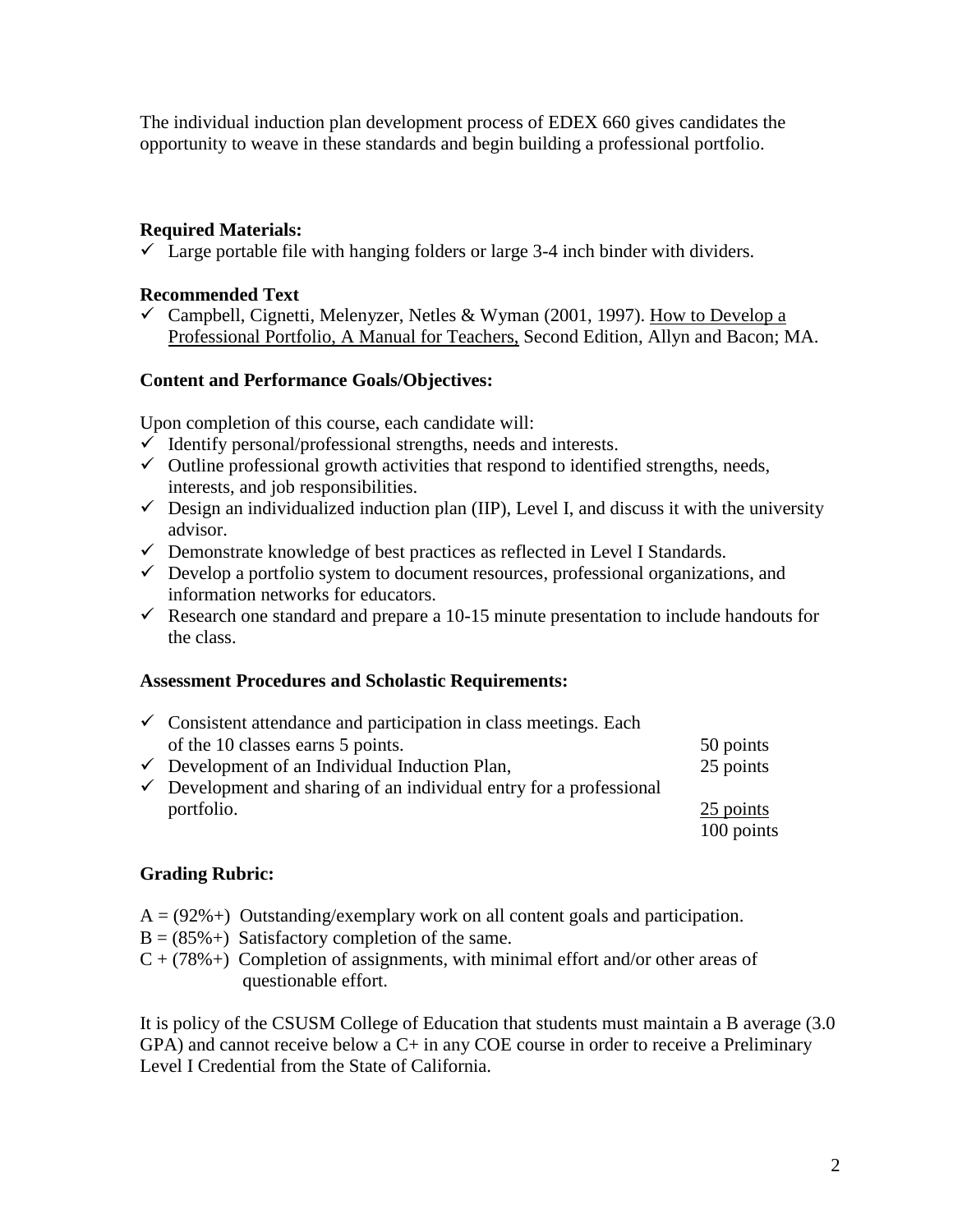#### **Attendance Policy**

The attendance policy of the College of Education: Due to the dynamic and interactive nature of course in the COE, all students are expected to attend all classes and participate actively. At a minimum, students must attend more than 80% of class time, or he/she may not receive a passing grade for the course at the discretion of the instructor. I you miss two class sessions or are late (or leave early) more than three sessions, you cannot receive a grade of "A". If you miss three class sessions, your highest possible grade is a "C+". Should you have extenuating circumstances, contact the instructor as soon as possible.

#### **Mission of the College of Education at CSUSM**

The Mission of the College of Education Community is to collaboratively transform public education by preparing thoughtful educators and advancing professional practices. We are committed to diversity, educational equity, and social justice, exemplified through reflective teaching, life-long learning, innovative research, and ongoing service. Our practices demonstrate a commitment to student centered education, diversity, collaboration, professionalism, and shared governance.

# **Instructor Office Hours**

Please call for an appointment. I am flexible and will work with your schedule. Location: Institute Support and Professional Development IMC, Building A 2441 Cardinal Lane San Diego, CA 92123-3798